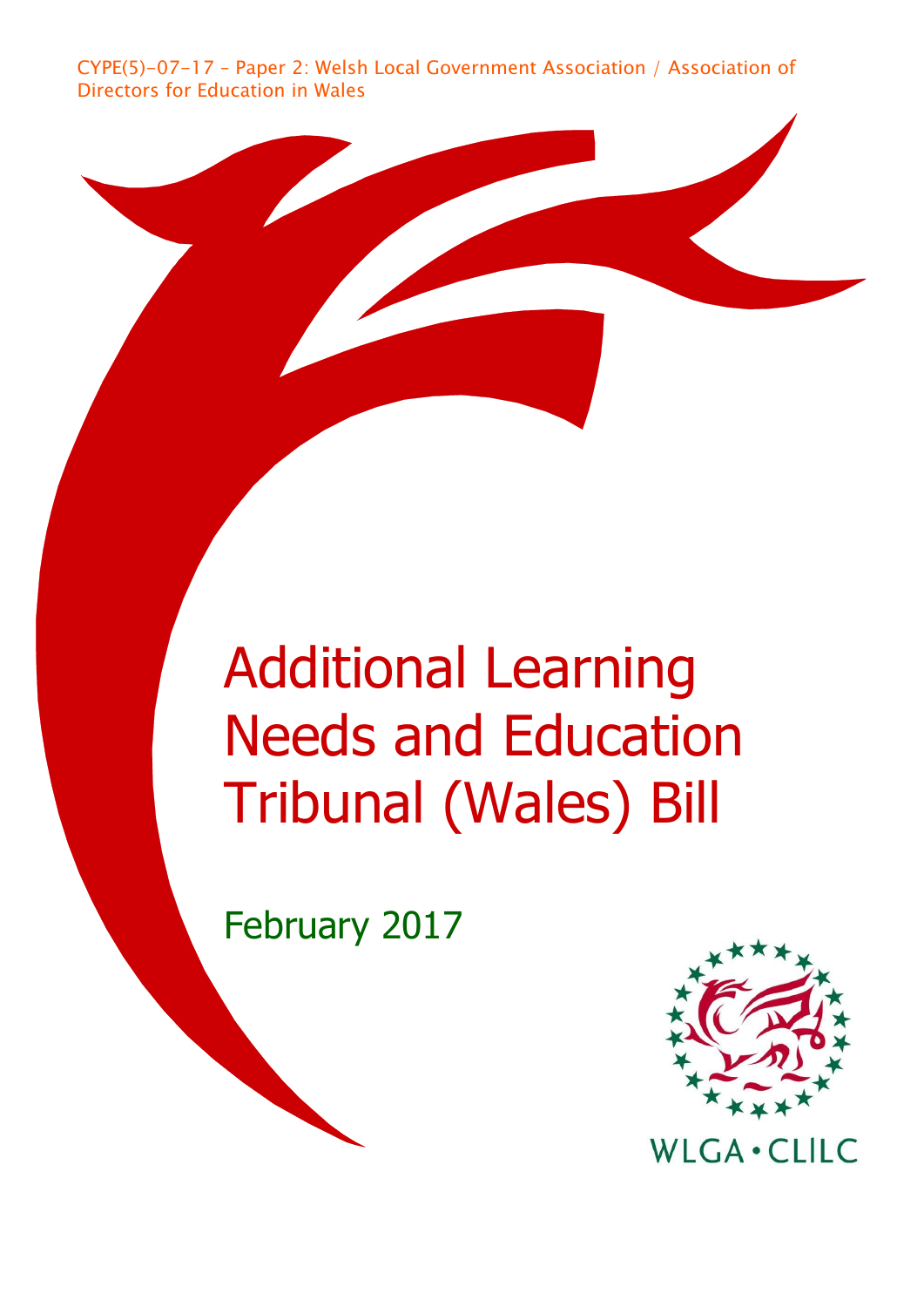# **INTRODUCTION**

- 1. The Welsh Local Government Association (WLGA) represents the 22 local authorities in Wales. The three fire and rescue authorities and the three national park authorities are associate members.
- 2. It seeks to provide representation to local authorities within an emerging policy framework that satisfies the key priorities of our members and delivers a broad range of services that add value to Welsh Local Government and the communities they serve.
- 3. The WLGA is guided by a number of key principles which underpin the work of the Association and have helped to shape this response to the *Additional Learning Needs* and Education Tribunal (Wales) Bill introduced to the National Assembly for Wales on 12<sup>th</sup> December 2016. The WLGA believes that decisions about services should be taken as close point of delivery as possible and that the people and communities using those services should be as engaged as possible in their delivery. It is also our belief that local services should be provided within a democratic framework of local accountability.
- 4. The WLGA recognises that it is the role of the Welsh Government to set the strategic framework and policy direction for services at a national level and that it is the role of local government to deliver those services taking account of the local circumstances and pressures. It is also recognised that services must be provided within a proportionate but effective regulatory framework to ensure that public resources are used appropriately and that services are delivered effectively and efficiently.
- 5. The WLGA has consistently argued for an un-hypothecated revenue support grant (RSG) as the best way of funding local government and any new responsibilities or additional burdens placed on local government should be fully costed and appropriately funded.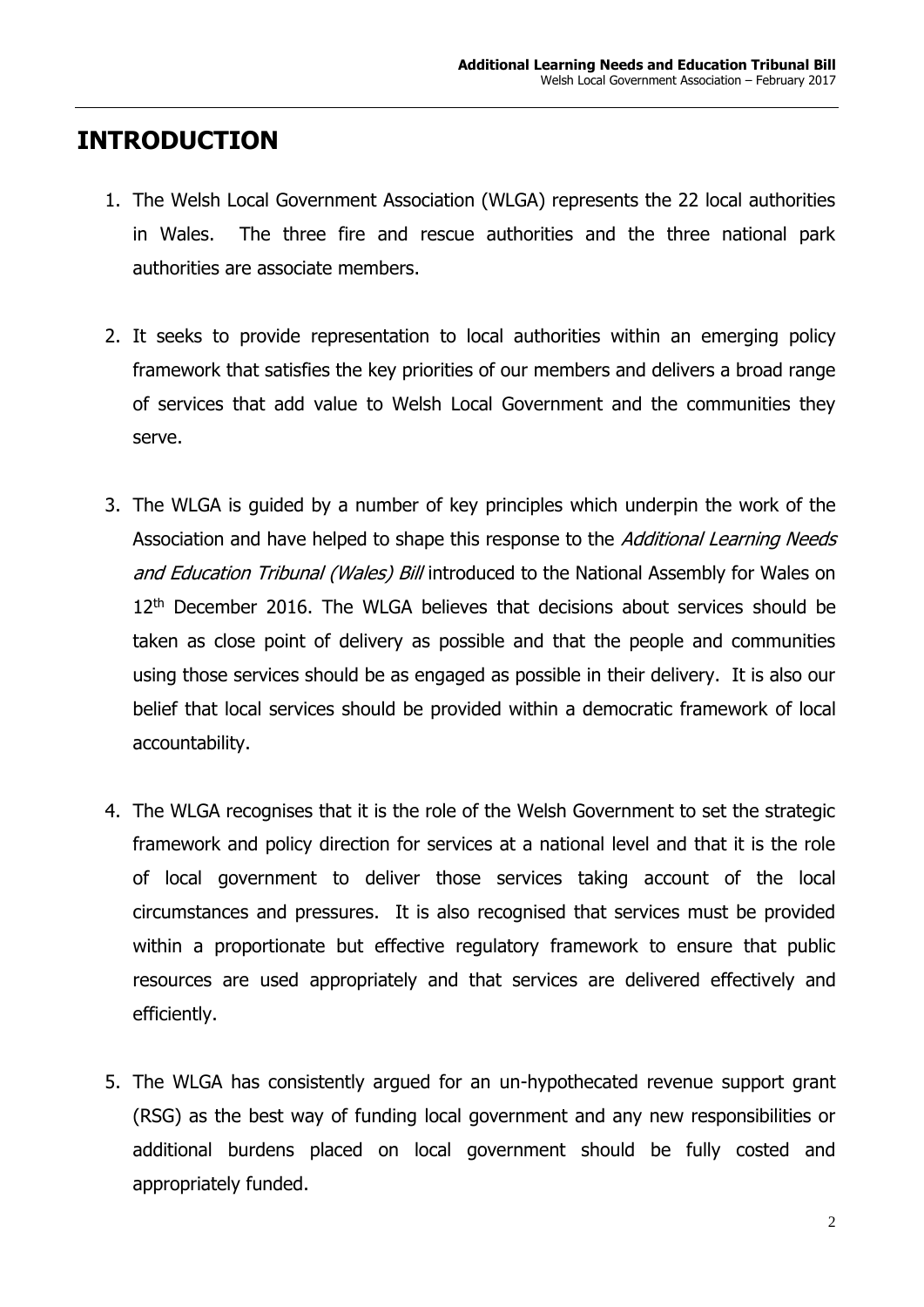- 6. The WLGA recognises that some policy initiatives or strategies need to have funding attached to them for specific periods of time to make sure that they become embedded and are delivered as intended. For this reason, the WLGA, by exception, supports the use of specific grants on the understanding that funding will eventually return to the RSG.
- 7. The WLGA is pleased to be able to respond to the Committee's consultation on the general principles of the Additional Learning Needs and Education Tribunal (Wales) Bill. This is a joint consultation response on behalf of the WLGA and the Association of Directors of Education in Wales (ADEW), informed by the views of the ADEW Inclusion Group, the professional network for the operational delivery officers for additional learning needs (ALN) in local authorities. Individual local authorities may submit their own responses reflecting their own views on the Bill.
- 8. The WLGA supports in principle the overarching policy objectives and core aims of the Bill. The Bill has the potential to help improve education outcomes and ultimately life opportunities for children and young people with additional learning needs in Wales. Legislation is necessary to achieve the policy objectives, recognising that the Bill is but one part of Welsh Government's wider ALN Transformation Programme.
- 9. The Association welcomes the continued involvement of local authorities and the third sector in developing the legislation and guidance (the new statutory ALN Code of Practice); also in considering the detail of arrangements for implementation of the new system through Welsh Government's Strategic Implementation Group and its expert sub-groups.
- 10.The Regulatory Impact Assessment (RIA) accompanying the Bill proposes transition to the new ALN system over a four-year period. Welsh Government will be consulting further on the detail of transition, in particular how and when children and young people move across to the new system. Adequate funding, training and time will be needed for all concerned to prepare and adapt.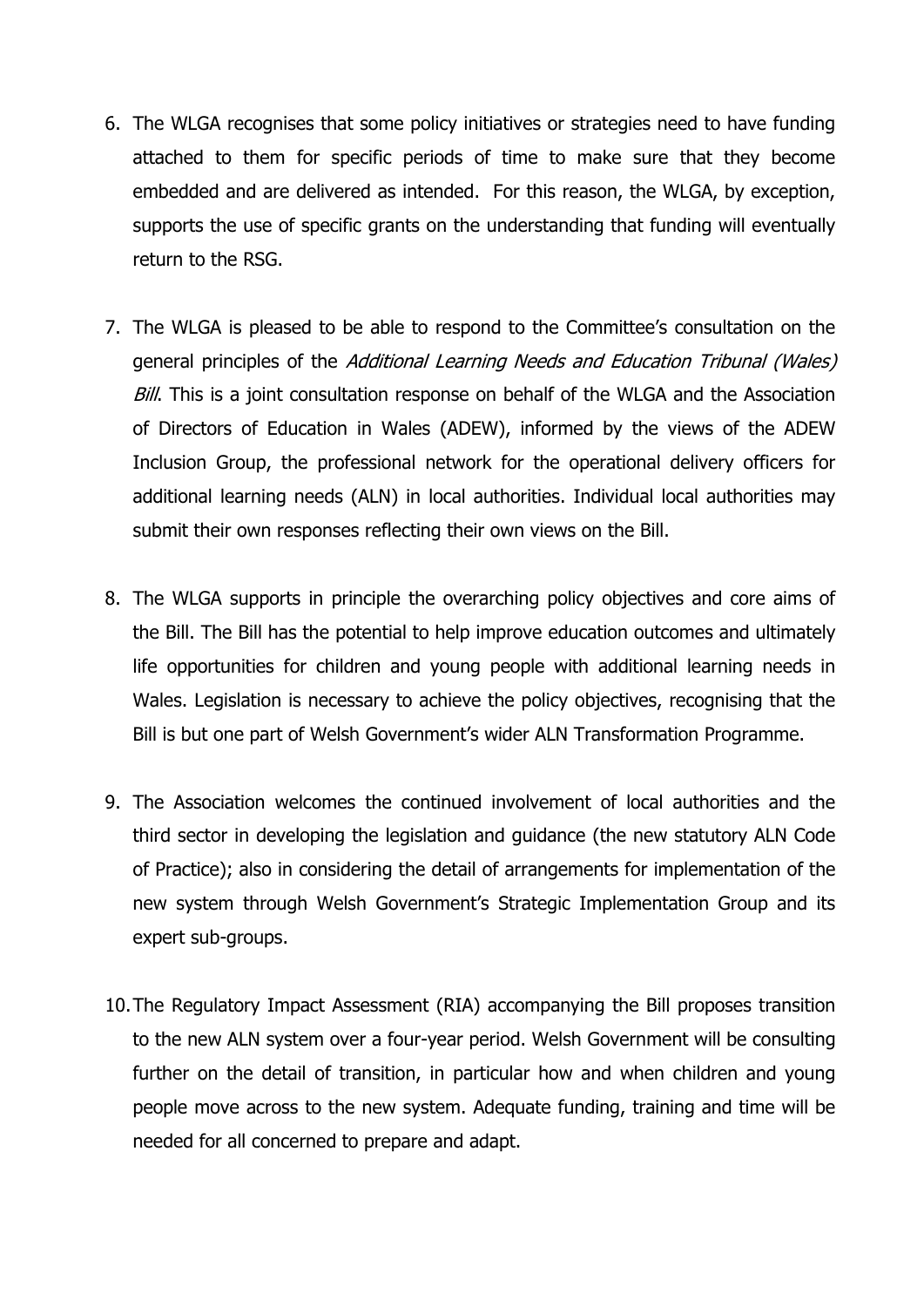- 11.The detail of how the new system will operate will be set out in the new statutory ALN Code of Practice. There will also be various Regulations, yet to be drafted. Until these documents become available, how some of the Bill's provisions will work in practice – and the full implications for local authorities and schools - remain unclear. At the time of writing this evidence these additional documents were not available.
- 12.The WLGA and local government agree that the Bill and wider Transformation Programme have the potential to develop and improve the way the ALN system works and make it more equitable for all learners. The focus on inclusion as a whole school approach is welcomed. However, the introduction of statutory Individual Development Plans (IDPs) for all learners with ALN will inevitably increase expectations. This will put additional pressure on local authority education (and social) services at a time of considerable change in other areas (notably curriculum reform) and when schools' and local authority budgets are already under huge pressure. Authorities and schools will need time to adapt and staff will need to be adequately trained, with appropriate funding to support the training needed.
- 13.The WLGA considers that the underlying assumption in the RIA that statutory IDPs for all children and young people with ALN will remove all problems associated with the adversarial nature of the current system - and lead to cost savings for local authorities in future due to the consequent reduction in disagreements/appeals - is overestimated. There is potential the Bill will create tensions which do not currently exist, for example between schools or Further Education Institutions (FEIs) and local authorities over where responsibility for a learner's IDP lies or parents/young people wanting a local authority to take over an IDP from a school or FEI; an issue that Welsh Government have acknowledged.
- 14.There is the potential that local authorities will have to maintain more IDPs than the RIA suggests. There may especially be pressure for authorities take on IDPs of children and young people currently on the margins of School Action Plus/statemented. This has consequences for workload and funding as the majority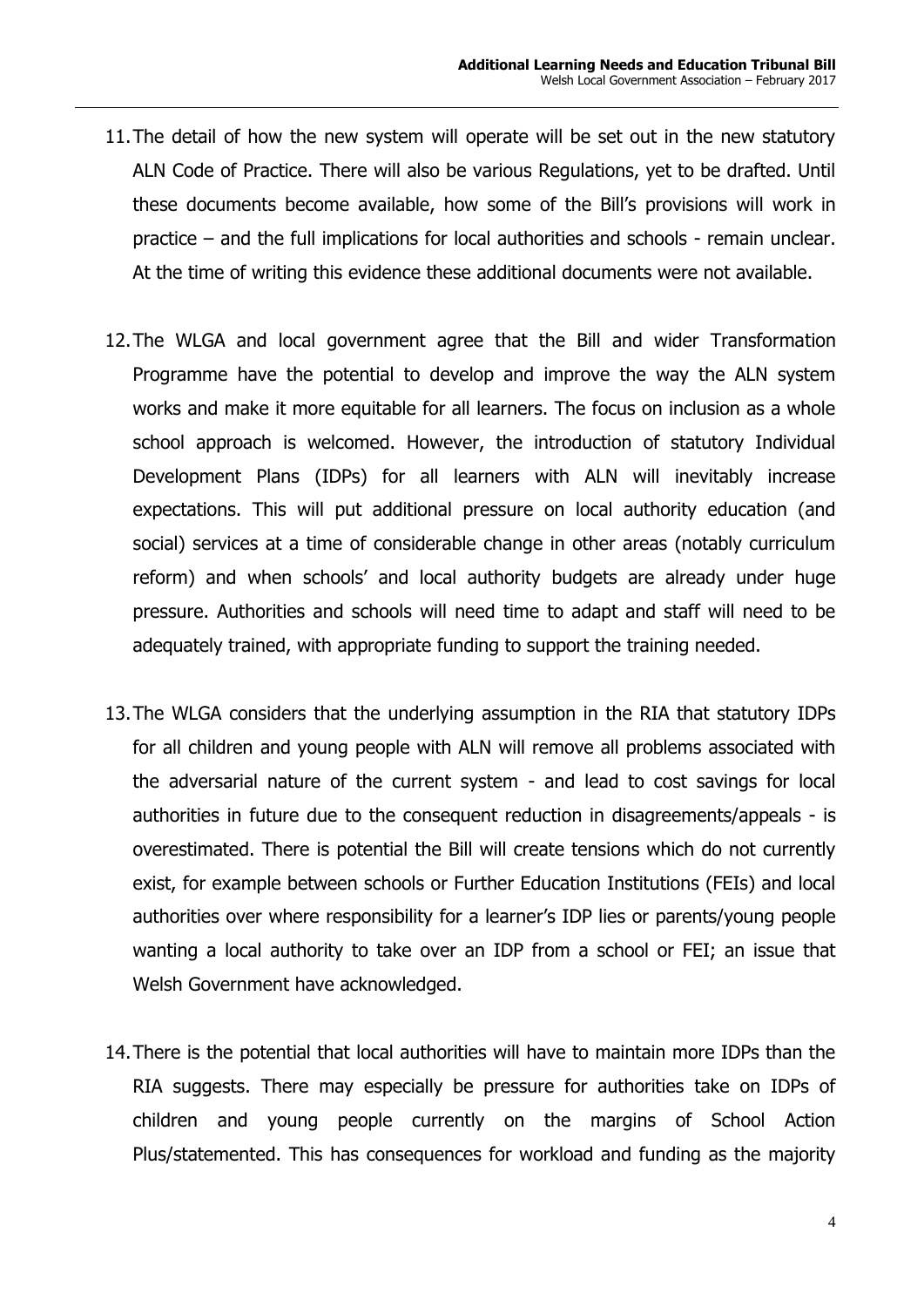of SEN funding is delegated to schools. Similarly, it is unknown how many of the 8905 learners in FE with learning difficulties and/or disabilities (LDD) have ALN that may need to be met by local authorities rather than FEIs. Authorities have no responsibility for funding or governance of FE and it is unclear how they will meet the costs of IDPs taken on from FEIs.

15.The increased age range of 0-25 has potential impacts in terms of the advice and information local authorities will be required to provide; also on disagreement avoidance/resolution services and appeals, especially in relation to local authority reconsideration of decisions by governing bodies about school-based IDPs (e.g. about their content or a decision to cease an IDP). Local government considers that some of these risks, and the assessment of additional workload/costs on local authorities (and others, especially the Education Tribunal), need closer scrutiny.

## **Funding**

- 16.The WLGA welcomes the grant funding Welsh Government has already given to local authorities to help embed Person Centred Practice (PCP), as well as the funding available in 2016-17 and 2017-18 through the ALN Innovation Fund to help local authorities prepare for the new legislative framework.
- 17.The WLGA and local government recognise the work that Welsh Government has put into trying to identify the costs associated with implementation of the Bill. It is not an easy area as the way local authority/school spend on SEN is recorded can make it difficult to identify and break down into its component parts. The Association does however have some concerns about the assumptions underpinning some of the estimated costs/savings to local authorities as set out in the RIA.
- 18.The RIA estimates total transition costs for the Bill at £11,954,490 across nine public sector organisations over the four years 2017-18 to 2020-21 (see Annex 1 for details)<sup>1</sup>, of which  $E2,398,440$  falls to Welsh Government and the remaining

l <sup>1</sup> A WLGA summary of the costs in Table 70 of the RIA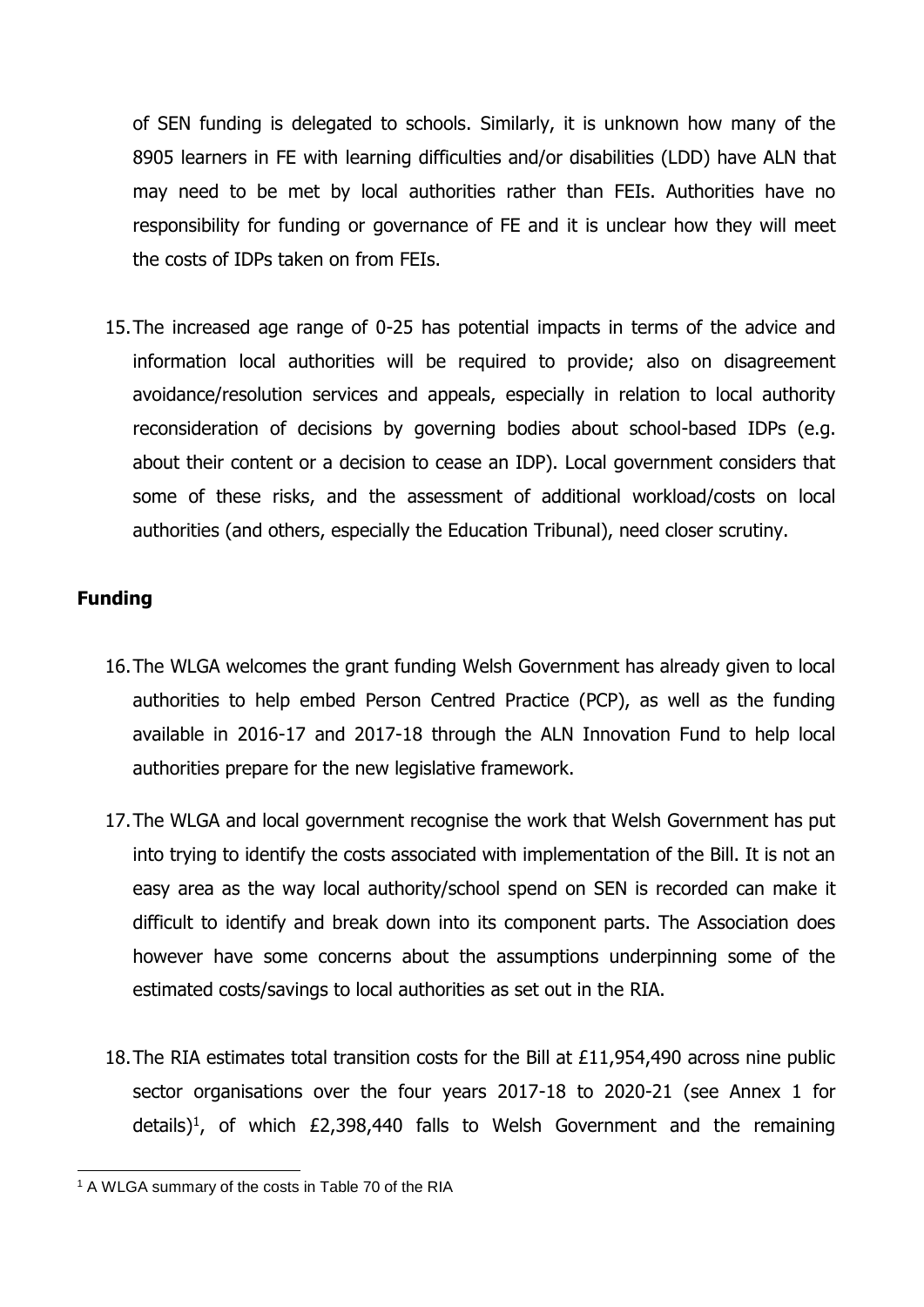£9,556,050 to eight other bodies, which include local authority education and social services, schools and Pupil Referral Units. The majority of these estimated transition costs fall on schools for the ALNCo Masters qualification (£9,019,020).

- 19.Welsh Government is supporting implementation of the Bill through transition grants totalling £6,956,000, meaning there are transition costs of £2,600,050 that will not be covered by Welsh Government grant funding. Total implementation grant to local authorities over the four-year period from 2017-18 is £5,236,000. The Minister for Lifelong Learning and the Welsh Language has however recently announced funding of £20m for ALN Transformation over the lifetime of this Assembly. We understand that this funding will meet the identified gap of £2.6m in transition costs but it is not yet known how the additional money will be shared between the various public bodies.
- 20.The proposed distribution of this implementation grant to local authorities is not yet known, nor the details of what authorities will be able/expected to spend it on. The WLGA asks that authorities be given maximum flexibility in use of the funding and its administration is not unduly bureaucratic. The Association looks forward to working with Welsh Government to help develop further the grant distribution criteria.
- 21.The RIA estimates that the Bill will not result in any additional costs to local authority social services, mainstream schools, special schools or PRUs. There are expected to be cost savings to public administration overall, the majority of which are estimated savings of £11,839,600 to local authorities as a result of there no longer being any disagreements or appeals have not having a statement in future.
- 22.It is proposed Welsh Government funding of £12,440,703 will transfer to local government in the Revenue Support Grant (RSG) for the transfer of current Welsh Minister's duties to local authorities in relation to securing specialist placements for post-16 learners.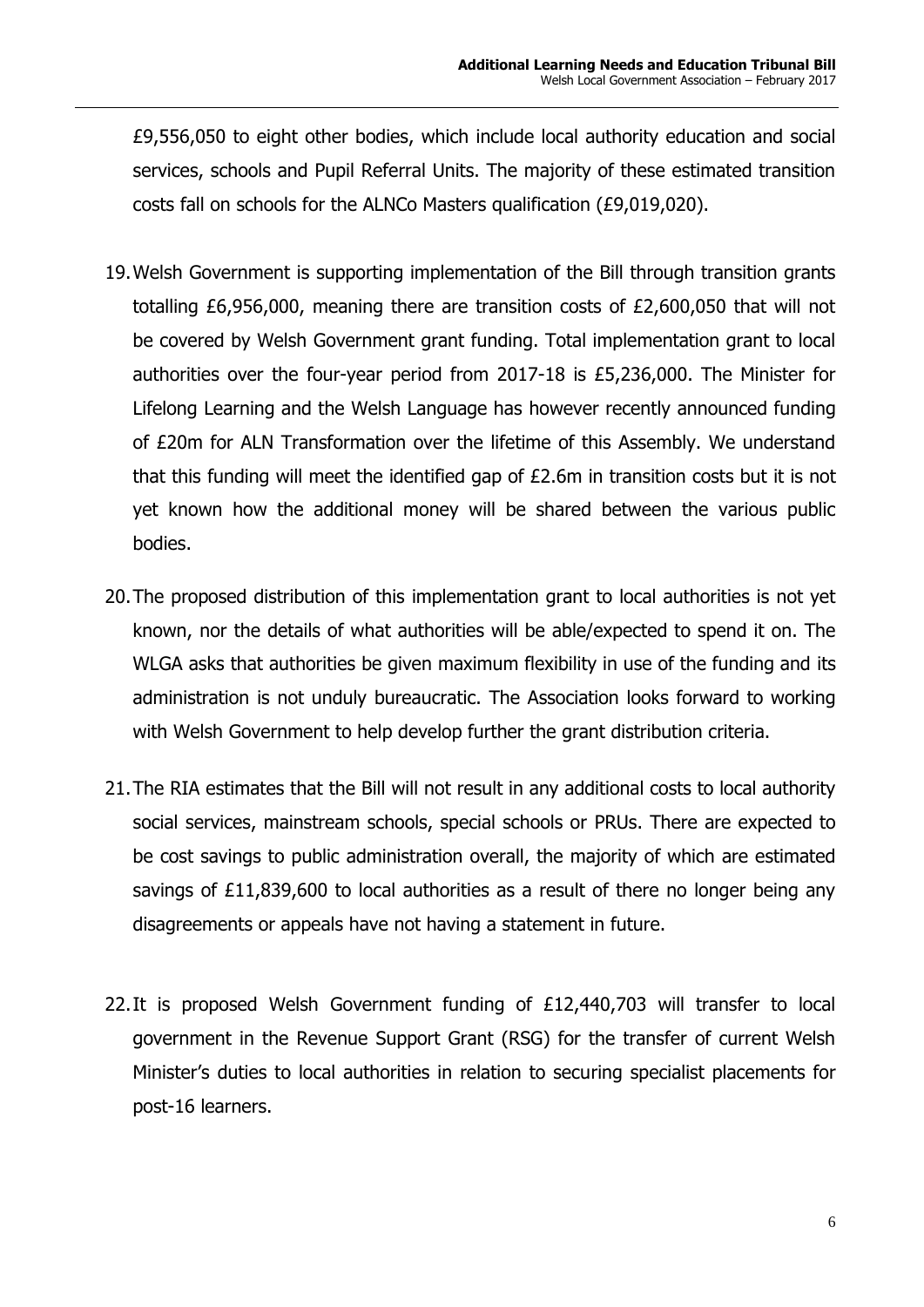#### **Post-16 specialist placements**

- 23.Local government continues to have concerns about the transfer of the current duty on Welsh Ministers to local authorities in relation to securing specialist post-16 education for a child or young person where the IDP indicates this is necessary to meet their needs. As noted in the WLGA's response to Welsh Government's consultation on the draft Bill, the costs associated with supporting such pupils can be substantial. The RIA indicates that Welsh Government funding for such placements (including staff salary costs) is £12,440,703 at 2016-17 prices, based on 298 learners in Independent Specialist Colleges (ISCs). The RIA notes (footnote 89, p160) that there is an 'upward trend' in Welsh Government funded ISC places; also that it is a needs-based system and costs can go up or down depending on the number of learners (footnote 164, p223).
- 24.The WLGA recognises the potential advantages to learners in this transfer of responsibilities and welcomes the proposed transfer of funding but there is a risk that the current quantum of funding will be less able to meet the needs of learners once spread across 22 local authorities, given that by and large the distribution formula works on population distribution rather than the needs of learners. The Distribution Sub-Group, made up of finance representative from Welsh Government and local government, is due to consider this further. An analysis of the numbers and costs of learners currently in the system in this category across local authorities demonstrates that this is not constant, there is a significant variation over 5 years. If a funding allocation was calculated for local authorities using the average cost for support of learners in this category over a five-year period, for example, then many authorities would not meet their current costs for their learners.
- 25.In addition, part of the rationale for moving post-16 assessment is to link the post and pre-16 assessments within the local authority. There is a proposal in the Local Government White Paper that aspects of ALN could be considered as part of a regional education structure. This would mean either moving this service into a regional structure which is untested in carrying out assessments or that post-16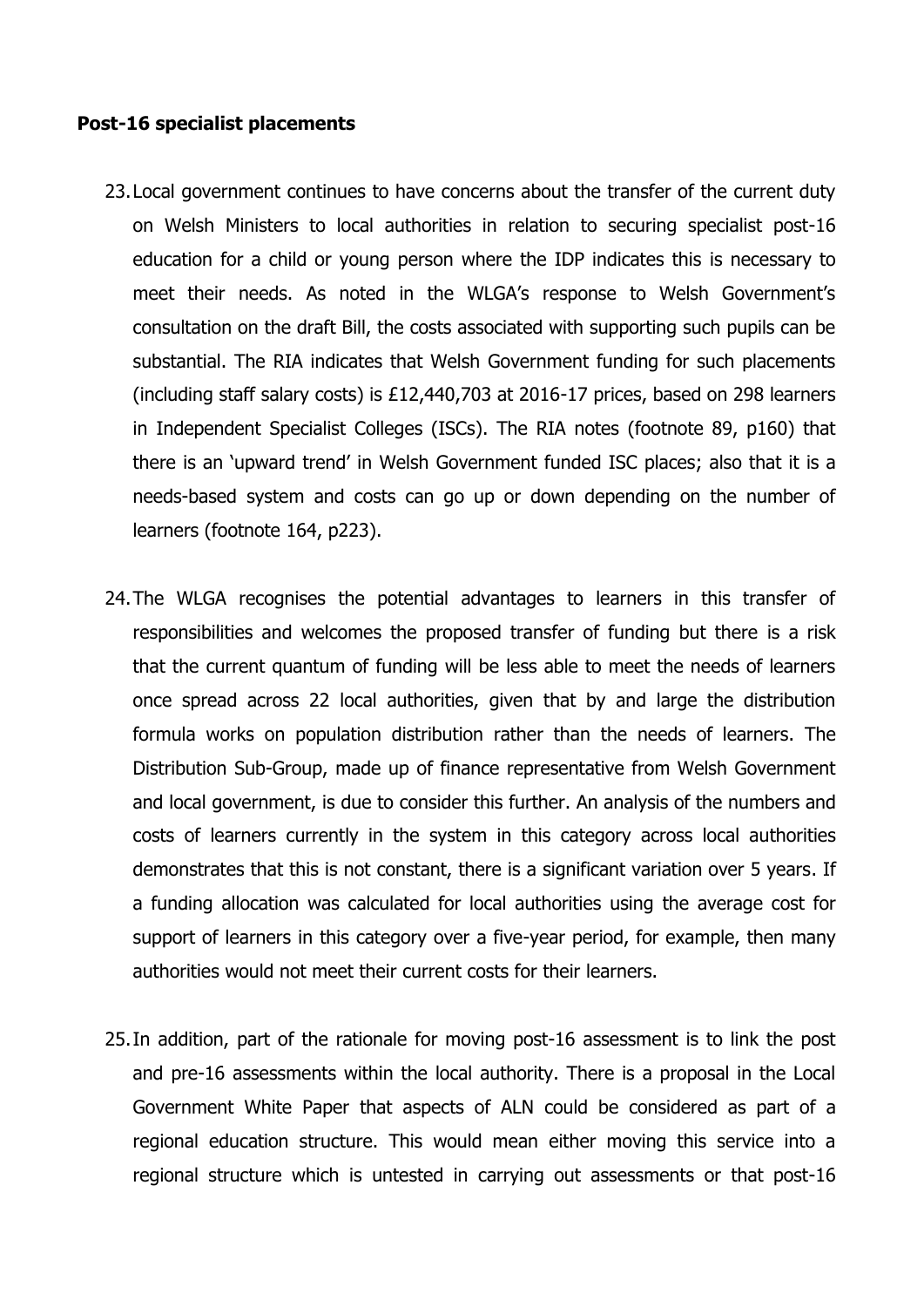remains in local authorities with aspects of pre-16 sitting at a regional level, against one of the main reasons for moving post-16 into local authorities. Whichever route is taken this is not taken into account in the ALN Bill.

26.The WLGA notes that Welsh Government plan to continue funding Careers Wales for two years as part of the transition arrangements. Local government argues that all Careers Wales funding associated with post-16 specialist placements or assessments for learners with complex needs should be transferred into the RSG in due course. The Association also asks whether the Welsh Government has considered the need for Careers Wales staff to TUPE to local authorities, and the implications and costs associated with that.

## **Areas where more clarity is needed on the operation of the new system and/or costs needs further scrutiny**

27.Local government continues to have concerns about the practical operation of the new ALN system at both ends of the extended 0-25 age range, ie in the early years and also in the 16-25 age range.

## Early Years

28.Local authorities are responsible under the Bill for IDPs in the early years but most contact for children in the 0-2 age range will be with health services (either directly or through Flying Start/Communities First where relevant). Under section 57 of Bill (functions of health bodies to notify parents etc), health bodies may bring to the attention of local authorities any child under compulsory school age they believe may have ALN if it is 'in the best interests of the child'. Local authorities' duty under section 11 (Duty to decide) will then take effect. There is a risk some children may slip through the net. In this age group how will local authorities know if there is a 'child for which it is responsible'? How does the local authority engage with the parents in developing and reviewing the IDP if most of their contact is with health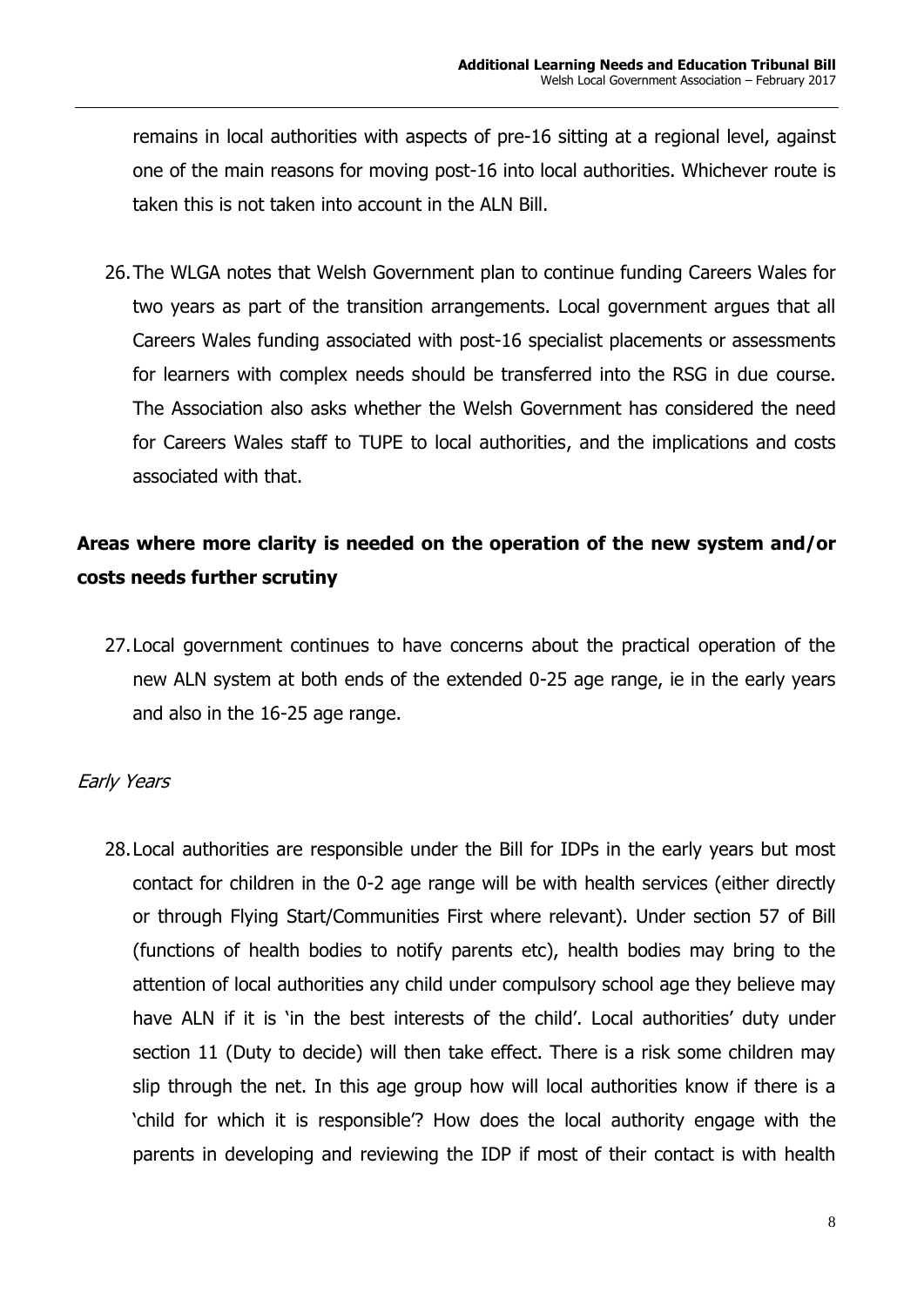services? There are issues regarding health provision to meet identified ALN/ALP in the early years that need more clarity and detail in the ALN Code.

#### Post-16 learners (non-specialist placements)

- 29.Local government continues to have concerns about the practical operation of the new system for post-16 learners. The respective responsibilities and accountabilities of local authorities and FEIs in relation to post-16 learners with ALN needs more clarity. Authorities have no responsibility for the funding or governance of FEIs, which are incorporated bodies.
- 30.The RIA anticipates that local authorities will only be responsible for an estimated 50% of the 120 learners with complex needs who currently have a Learning and Skills Plans (LSP) developed by Careers Wales. The additional estimated cost to local authorities of reviewing these 60 IDPs is £18,000 pa – the cost per review being based on an average cost of £300 at 2016-17 prices (para 8.191, p175).
- 31.The RIA suggests the majority of learners with LDD in FE (8905) will have an IDP maintained by the FEI. However, the RIA also notes (footnote 135, p208) that the severity of these learners' LDD is unknown, the percentage that might need a local authority maintained IDP is also unknown.
- 32.The circumstances under which a local authority may become involved in an IDP for a young person entering or already in FE depend on an assessment of the young person's ALN and the extent to which it would be 'reasonable' for the FEI to provide the ALP needed to support them. If a local authority already has responsibility for the IDP and it would not be reasonable for the FEI to deliver the required ALP, the authority will continue to maintain it.
- 33.If a local authority accepts a transfer of responsibility for an IDP from an FEI, there is no equivalent provision in the Bill for a local authority to direct an FEI to prepare or maintain an IDP as there is in respect of schools (section 12(2)(i) and (ii), and 12(4) in the Bill (local authority powers to direct a school governing body to maintain an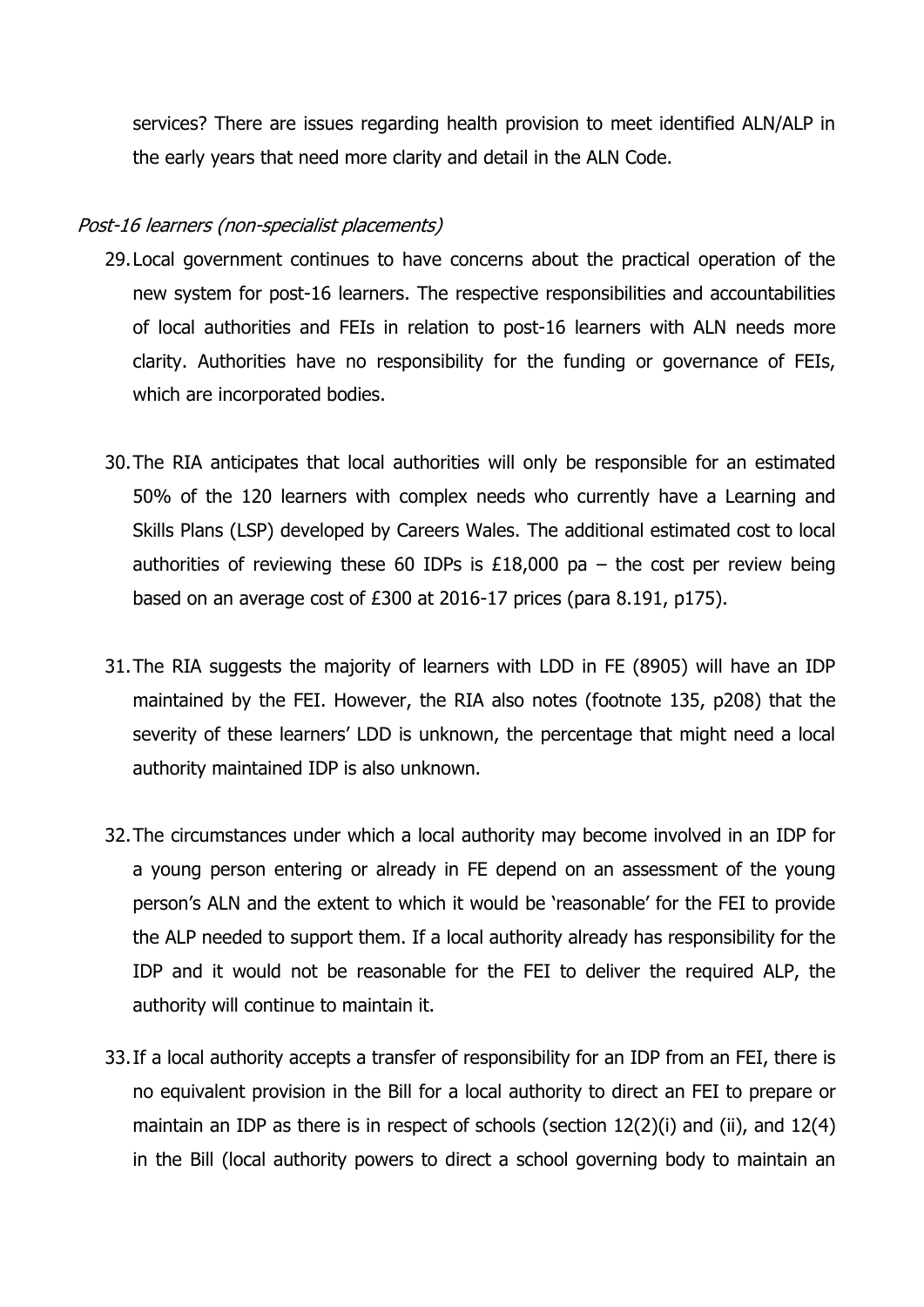IDP prepared by the local authority or to prepare and maintain a plan). So if a local authority accepts transfer of an IDP from an FEI, the authority cannot require the FEI to take it back even if the young person's needs change and it would be appropriate.

- 34.The above suggests a possibility that local authorities could be responsible for maintaining IDPs for more post-16 learners than the RIA suggests. Should that happen, it is not clear how local authorities will meet those additional costs given that authorities receive no funding for post-16 learners and there is no provision for funding to transfer to them from FEIs.
- 35.It is also not clear in the Bill how local authorities' responsibilities will work in relation to 19-25 age group, in particular whether authorities will be expected to fund learners in FE through to age 25. This is an area for concern as it could have cost implications.
- 36.Decisions taken by local authorities on post-16 learners both specialist placements and other learners with LDD in FE - will be appealable to the Education Tribunal. The RIA suggests the risk is low.

## Disagreement/avoidance resolution and appeals to the Education Tribunal

- 37.The RIA says there will be no additional responsibilities or costs to local authority education services in relation to IDPs for children in maintained nursery or school settings. The expectation is local authorities will continue to be responsible for IDPs for children and young people currently in receipt of a statement (i.e 13,318), with the majority of IDPs for the other 94,363 children and young people of compulsory schools age with ALN being maintained by schools or, at post-16, by FEIs.
- 38.However, under the Bill, local authorities will be required to become involved in the assessment or review of an IDP where the learners' needs cannot reasonably be met by a maintained nursery, school or FEI or where there is a need to reconsider a decision taken by a maintained nursery, school or FEI on a learner's ALN or ALP.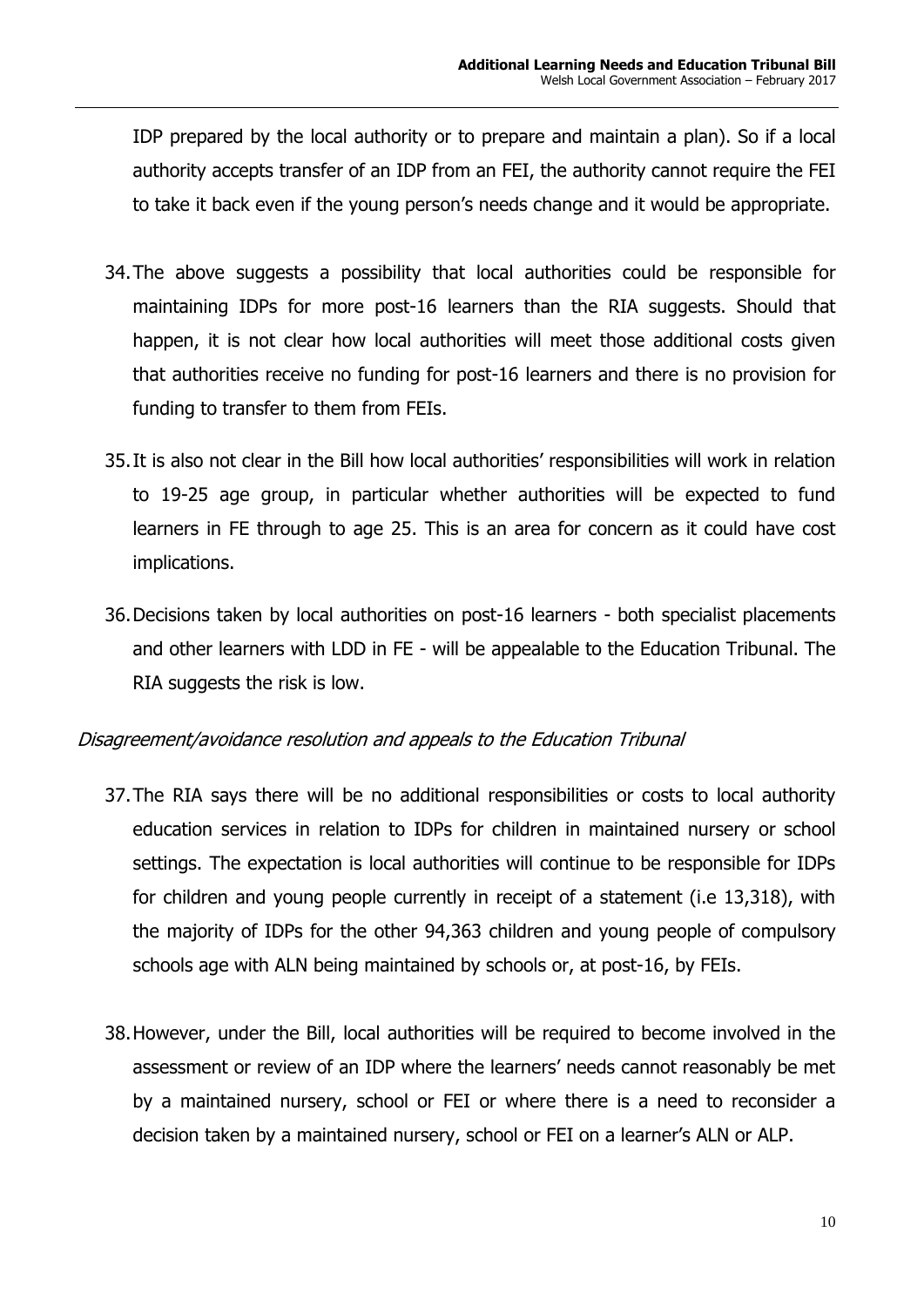- 39.The Bill opens up local authorities' statutory involvement in future to many more IDPs than those for which they may be directly responsible (i.e those they prepare and maintain themselves). By virtue of having a role in reconsidering decisions taken by nurseries, schools or FEIs, authorities' responsibilities are effectively extended to over 100,000 IDPs, i.e 94,363 children and young people of compulsory school age with ALN plus a further 8,905 with LDD in FE. Local authorities, for example, may be asked to revise a school or FEI-based IDP, to take over responsibility for an IDP or to reconsider a decision by a school governing body to cease an IDP. The decisions authorities take in these circumstances can be appealed to the Education Tribunal.
- 40.The RIA estimates local authority education services could make savings of £11,839,600 over 4 years as a result of the Bill removing the distinction between statutory and non-statutory plans (see Annex  $2)^2$ . This is on the basis that there will be no costs to authorities in future relating to disagreements or appeals about not having a statement and the expectation that th**e** use of PCP and greater focus on resolving disputes at local level is unlikely to give rise to any more disagreements/appeals than now. The RIA suggests that the risk of additional disagreements/appeals in the extended age ranges 0-2 and 16-25 is low.
- 41.The WLGA and local government consider the risk is underestimated. The RIA states that the rate at which children and young people disagreed with the content of a statement in 2015-16 was 5.4%, i.e an average of 721 disagreements funded by local authority dispute resolution services in a population of 13,318 statemented children and young people (para 8.325, p208). It does not seem unrealistic to expect a similar rate of disagreement with school-based IDPs, which would mean an additional 5095 disagreements annually about the content of an IDP. Even if many of these disagreements could be expected to be resolved at school level, authorities would still have to make dispute resolution services available. It is highly likely that requests could be made to a local authority to take on a proportion of the IDPs subject to disagreement, or to reconsider a school's decision about the content. A proportion of those cases could be appealed to the Education Tribunal.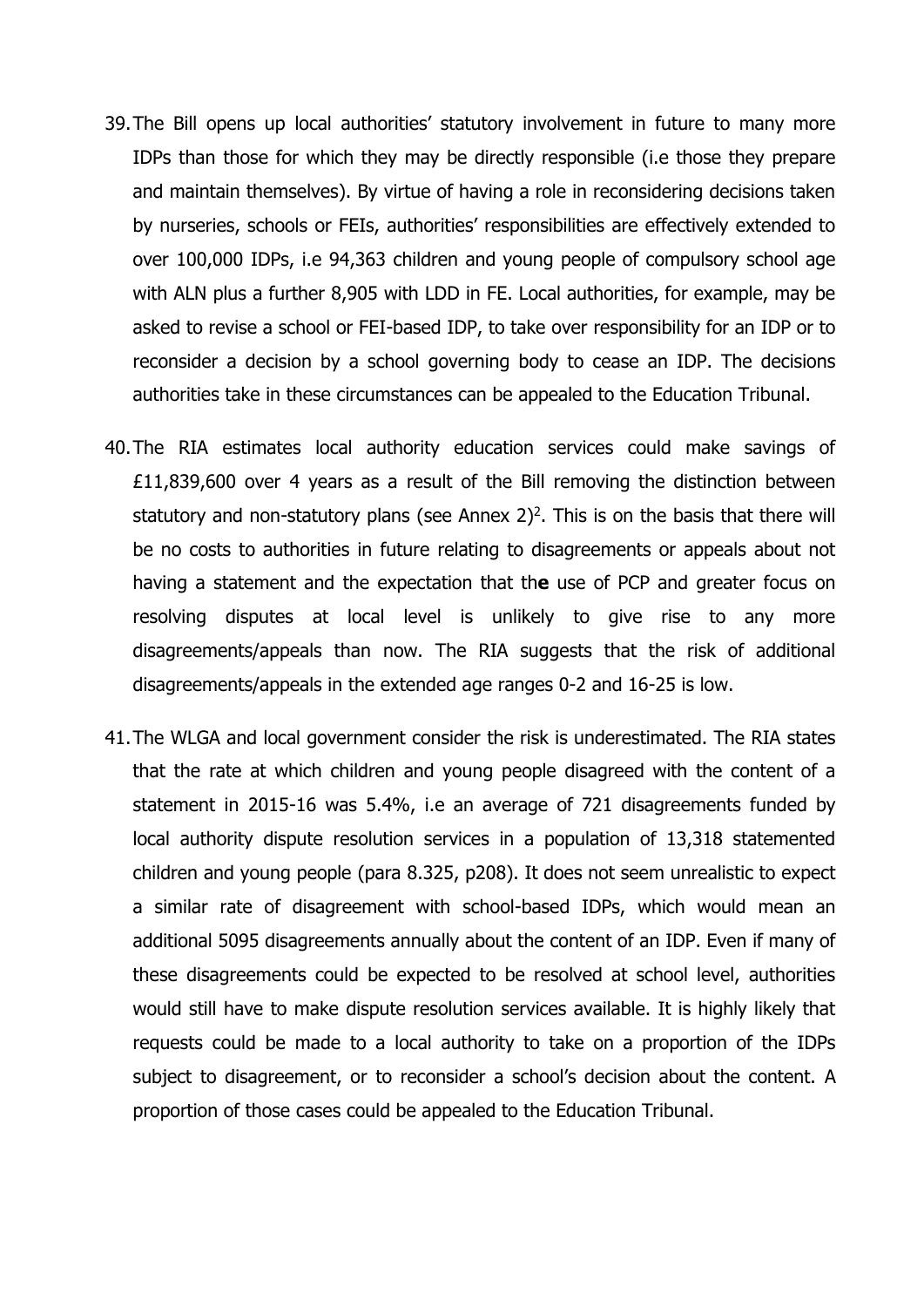- 42.Even if only 1% of the additional 93,363 children and young people with IDPs disagreed with the content of their IDP and requested a local authority to revise it, that is 944 cases annually that authorities would have to consider. If only half of those went to appeal, that is 472 appeals for local authorities to defend – more than four times the number of appeals in 2015-16 under the current system.
- 43.There are implications here for local authorities not only in terms of the additional number of children and young people who will have statutory plans in future but also the work involved in, for example, reviewing a school-based IDP in order to decide whether to revise it. The authority will not have been involved in developing the IDP and will come to it without the same knowledge of the child and their ALN/ALP as the school. The authority will have to make disagreement resolution services available as part of the process both at the school and authority level. If the local authority decides not to revise the plan, the decision may be appealed to the Education Tribunal. The same applies for local authority involvement in responding to a request to take over responsibility for an IDP from a school or FEI or reviewing a school's decision to cease an IDP.
- 44.The WLGA and local government accept that local authorities' role in putting place dispute resolution/avoidance services will be very important and that there is good practice to draw on from authorities that have been using new approaches, such as Carmarthenshire and Torfaen. It is nonetheless highly likely that the system will be tested in the short to medium term and there is a risk that local authority resources could be stretched if the full implications of extending the statutory system in terms of additional disagreements/appeals are not properly addressed now. It is equally the case that any rise in appeals will have a significant impact on the Education Tribunal, and the WLGA believes the RIA requires much closer scrutiny in this respect.

l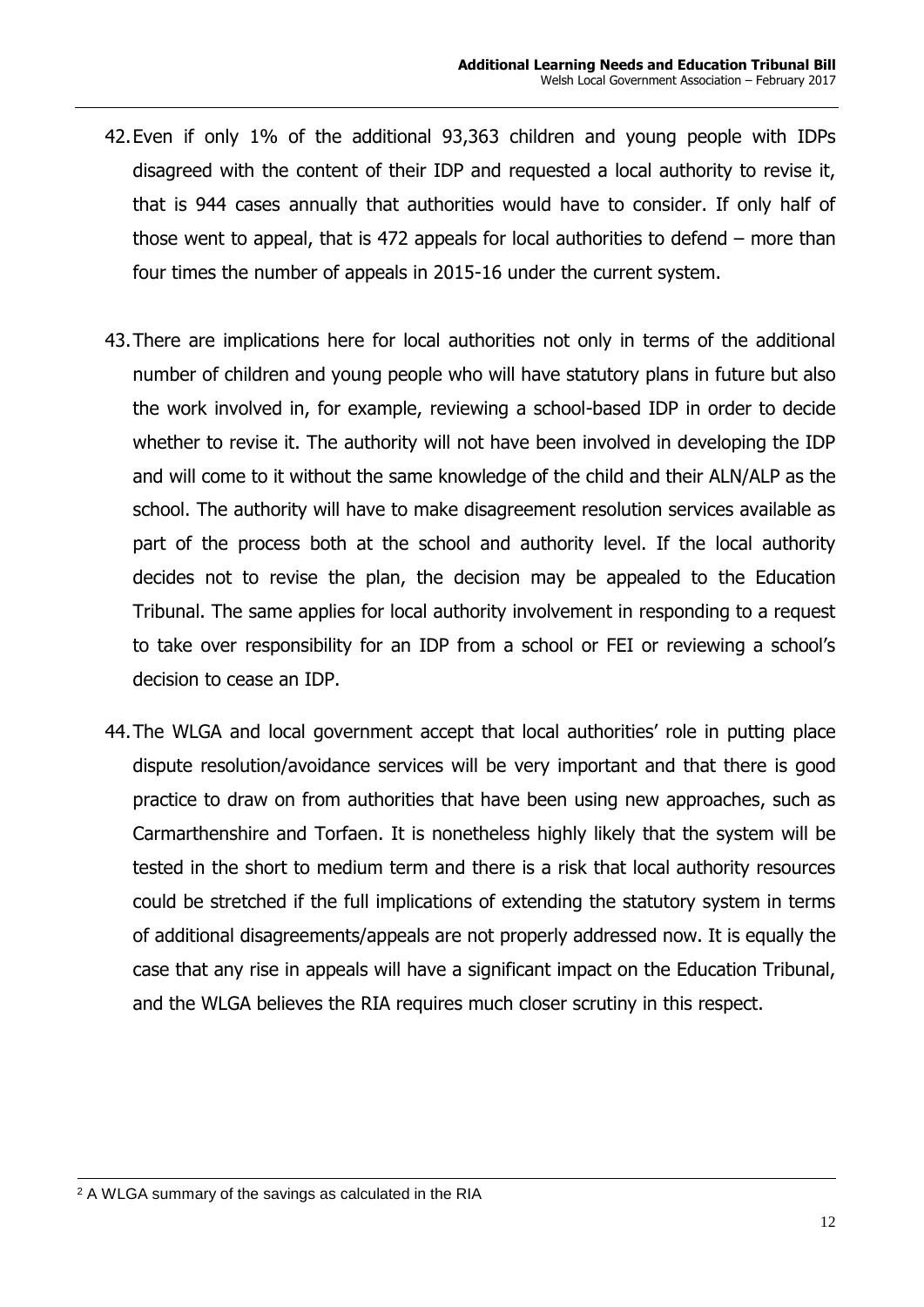#### **Role of Additional Learning Needs Coordinator (ALNCo)**

- 45.Local government has concerns about the proposed statutory ALNCo role, in particular that ALNCos should all have Qualified Teacher Status (QTS) and acquire a Masters qualification. Not all school staff currently in a SENCO or SENCO type role are necessarily QTS. There is no guarantee that enough QTS staff will wish to become ALNCos and take the Masters; or if they commence it that they will complete it; or if they do qualify, that they will remain in post with the school that met the costs long enough for that school to recoup the benefit.
- 46.There are also big cost implications for schools. Welsh Government estimate a total cost to schools of over £9m (Table 68, p259) and a further £163k to PRUs. On p262 the RIA states that Welsh Government will provide funding via the ALN Implementation Grant to assist with the cost of funding the Masters qualification. However, the projected transition costs to schools in 2017-18 of £1,503,170 are more than four times the proposed amount of Implementation Grant to all 22 local authorities of £374k (Table 5, p124).
- 47.The WLGA recognises that training is necessary for the ALNCo role, but is not convinced a Masters is necessarily the best way and the money intended to deliver it could alternatively be redirected to broader training and transition work to the benefit of the workforce across local authorities and schools. Local government looks forward to continuing to work with Welsh Government as the ALNCo role and qualifications, which will be set out the Code of Practice and in regulations in due course, are developed.

#### **Collaboration with Health**

48.The WLGA welcomes the strengthening in the Bill of the Designated Education Clinical Lead Officer (DECLO) role as a strategic coordinator of health bodies' input into the assessment of ALN/ALP and development of IDPs. The outcome of the trials of the role currently underway across two Local Health Board areas will help to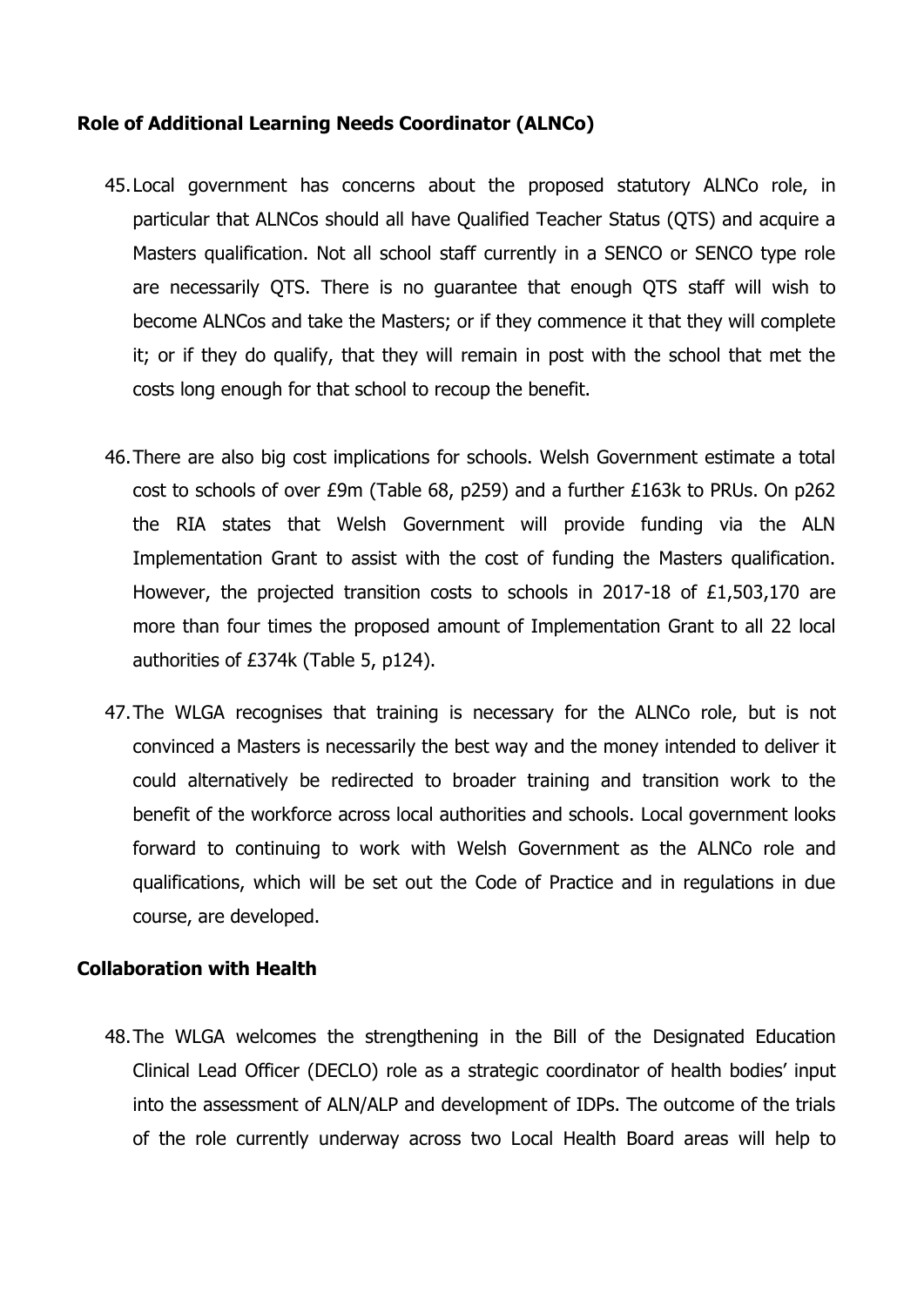inform the final job description and best practice in terms of collaboration with local authority education and social services under the Bill.

- 49.In terms of the respective accountabilities of local authorities and health services, if so requested, an NHS body will have a statutory duty to consider if there is a relevant treatment or service that is likely to be of benefit in addressing a child or young person's additional learning needs (section 18(4)), and; if there is a treatment, to secure it in the IDP (section 18(5)). The decision will be a matter of clinical judgement. If section 18(5) applies, the school governing body or local authority is absolved from securing the treatment or service (sections 19(4)(a) and (19(4)(b) respectively).
- 50.Local government welcomes these provisions but would also welcome greater clarity as to the position of local authorities or schools if the clinical judgement is that there is no relevant treatment or service and whether this means the need will be deemed to be an education need not a health one and revert to the authority or school to provide and pay for. There also remain concerns that the health provision can be changed or removed at the request of an NHS body, and the local authority or governing body must comply.
- 51.The Education Tribunal will not have a role in appeals where they relate to the provision (or not) of relevant health treatments or services. The rationale is that there is an existing NHS complaints procedure which children, young people or their parents can access and the Tribunal should not duplicate this. If this remains the case, much more awareness raising is needed of the procedure and how it will work in practice under the new ALN legislation. For example, if the health body decides there is no relevant treatment or service and a parent or young person disagrees, who is responsible for ensuring those involved are aware of how they make a complaint, what the procedure involves, what form(s) of redress may be available and to what timescale; whether local authorities would be required to provide advocacy services in the same way as for an appeal to the Education Tribunal; and what will happen to the child or young person's IDP pending, during or after the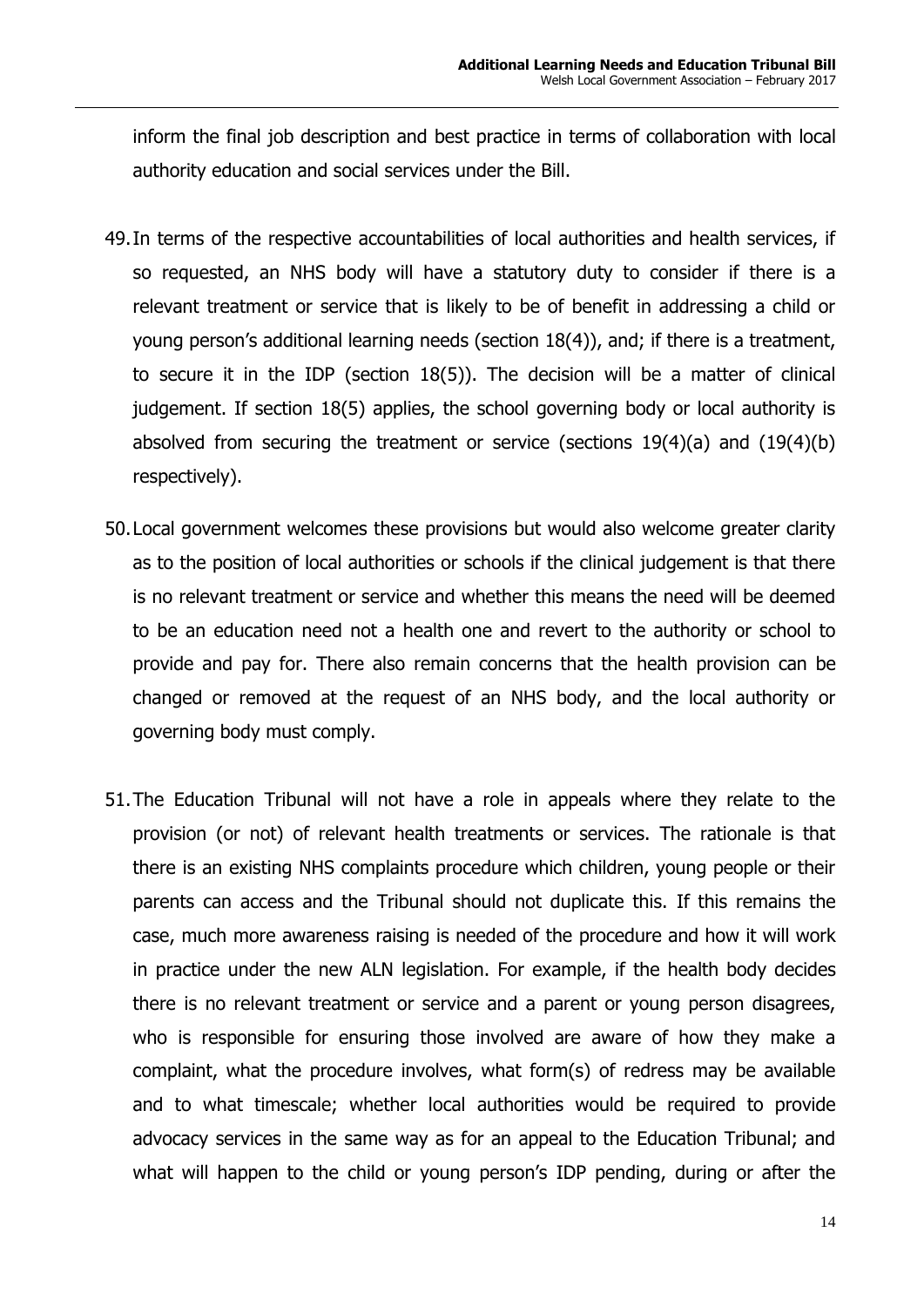complaint process is completed (bearing in mind the ALP set out in it will likely be a combination of health and local authority or FEI provision). Having two separate avenues of complaint is potentially a very confusing situation, not least for children and young people or their parents, and tends to undermine the rationale of the Bill to have a streamlined and more equitable ALN system.

# **CONCLUSION:**

- 52. As stated at the outset of this evidence the WLGA and ADEW support the principles of the proposed legislation which has the needs of individual learners and their families and carers at its centre. The evidence that has been provided in this document reflects the complexity associated with this legislation and a strong wiliness by local government to ensure that the transition from the current system to the new framework is seamless and does not disadvantage leaners in any way.
- 53.It is clear that additional training and support will be needed for all of the public sector bodies, including schools and local authorities, who will be expected to implement the legislation should it be passed and this needs to be a priority for Welsh Government. In addition, it is essential that the costs associated with the implementation of the Bill do not overshadow the intention of the legislation to improve the system for the benefit of learners. It is within this context that the WLGA welcome the work that has been done to date in this area, and will continue to support work on developing a realistic cost base for the proposals in the Bill.
- 54.Much of the detail associated with the implementation of the Bill is contained in the Code of Practice which was not available to the WLGA or ADEW when this evidence was drafted. It is hoped that the Code will provide additional details in the areas of concern raised in this evidence.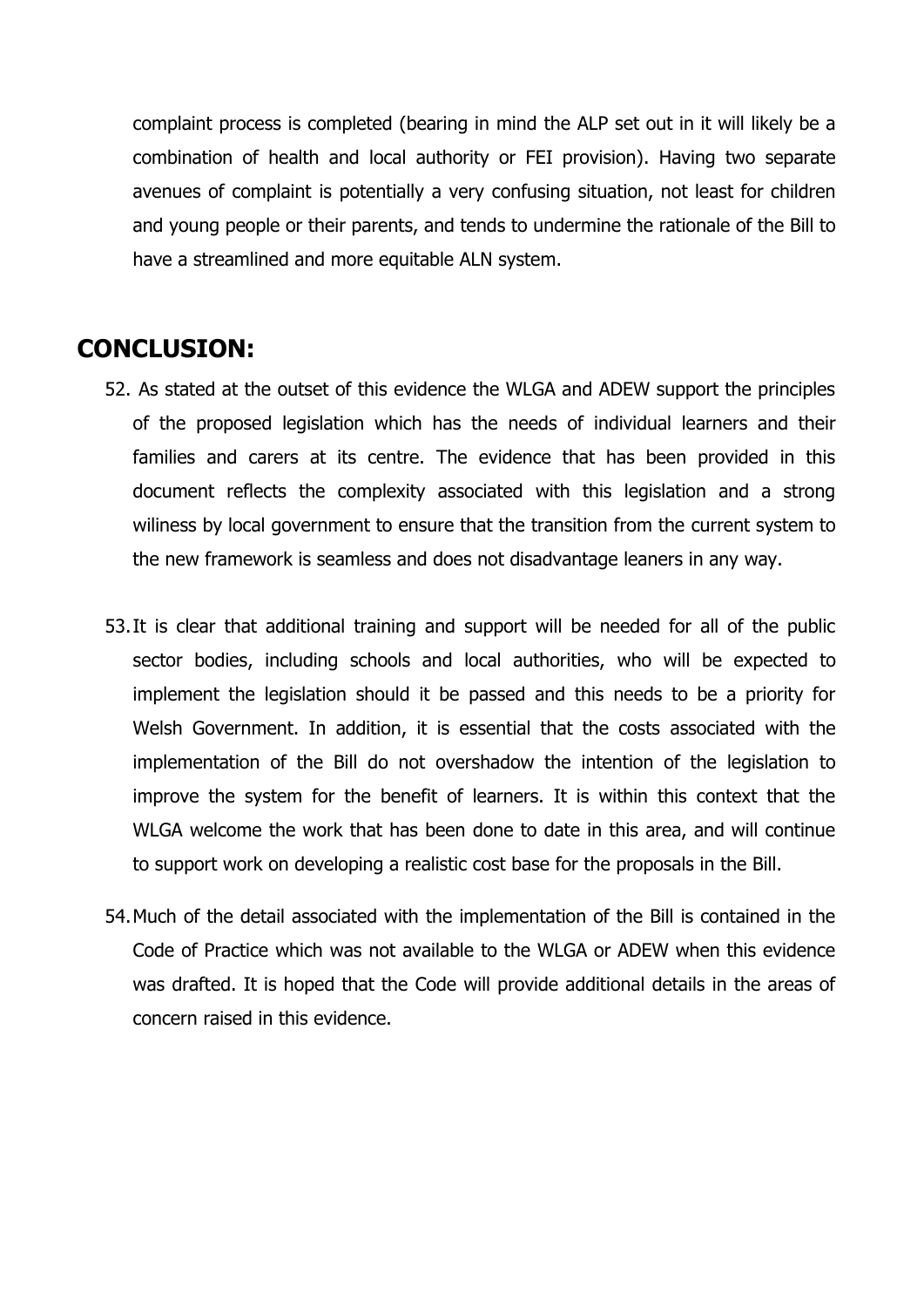## **For further information please contact:**

Dr Chris Llewelyn, Director Lifelong Learning, Leisure and Information [chris.llewelyn@wlga.gov.uk](mailto:chris.llewelyn@wlga.gov.uk)

Welsh Local Government Association Local Government House Drake Walk **Cardiff** CF10 4LG

Tel: 029 2046 8600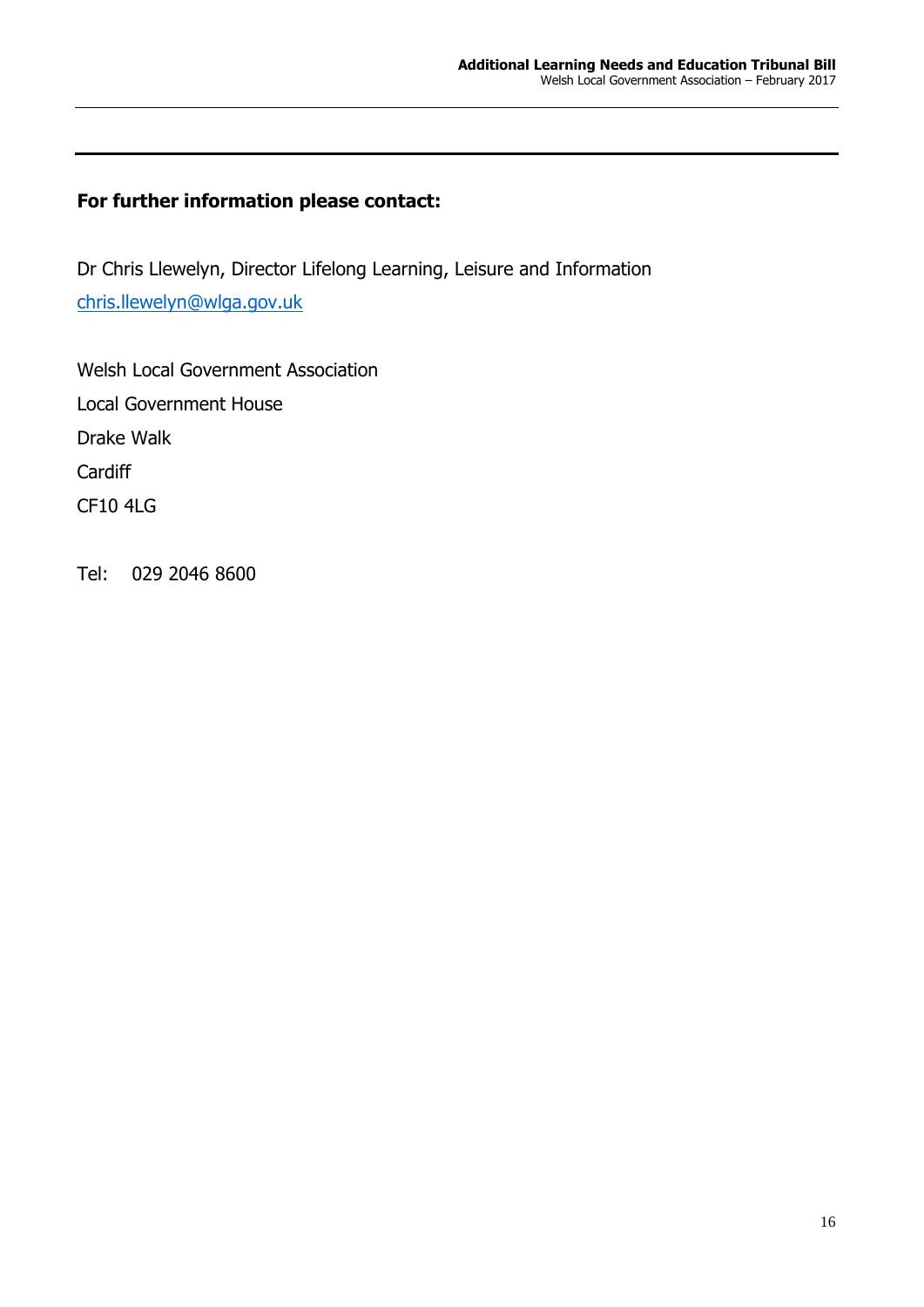| <b>ANNEX 1</b>                                           |                    |               |                    |                         |                    |                        |                                                                                  |
|----------------------------------------------------------|--------------------|---------------|--------------------|-------------------------|--------------------|------------------------|----------------------------------------------------------------------------------|
| ALN BILL: SUMMARY OF COSTS AS SET OUT IN TABLE 70 OF RIA |                    |               |                    |                         |                    |                        |                                                                                  |
| <b>Ongoing costs</b>                                     |                    |               |                    |                         |                    |                        | <b>Notes</b>                                                                     |
|                                                          | Do nothing (4 year |               |                    |                         |                    |                        |                                                                                  |
|                                                          | costs)             |               |                    | <b>Preferred option</b> |                    | <b>Cost difference</b> |                                                                                  |
| LA Education Services                                    | $\pmb{\mathsf{f}}$ | 145, 145, 440 | $\pmb{\mathsf{f}}$ | 133, 305, 840           | -£                 | 11,839,600             | Savings estimated from Bill's                                                    |
|                                                          |                    |               |                    |                         |                    |                        | provisions which aim to remove                                                   |
|                                                          |                    |               |                    |                         |                    |                        | adversarial nature of statementing<br>process.                                   |
| LA Social Services                                       | £                  | 24,849,752    | $\pmb{\mathsf{f}}$ | 24,849,752              | £                  |                        |                                                                                  |
| Mainstream schools                                       | £                  | 293,465,600   | £                  | 293,465,600             | £                  |                        |                                                                                  |
| <b>Special Schools</b>                                   | £                  | 3,754,800     | $\pmb{\mathsf{f}}$ | 3,754,800               | $\mathbf f$        |                        |                                                                                  |
| <b>LHBs</b>                                              | $\pmb{\mathsf{f}}$ | 15,262,372    | $\pmb{\mathsf{f}}$ | 16,087,972              | $\mathbf f$        | 825,600                |                                                                                  |
| <b>Careers Wales</b>                                     | £                  | 3,053,600     | £                  | 1,099,200               | -£                 | 1,954,400              | Savings as a result of CW no longer                                              |
|                                                          |                    |               |                    |                         |                    |                        | doing assessments/LSPs etc for post-16                                           |
|                                                          |                    |               |                    |                         |                    |                        | learners with LDD or managing<br>placements at ISCs                              |
| <b>SENTW</b>                                             | £                  | 608,000       | £                  | 546,800                 | $-E$               | 61,200                 | Savings as per above for LAs                                                     |
| FEIS                                                     | £                  | 2,986,800     | $\pmb{\mathsf{f}}$ | 3,079,600               | $\pmb{\mathsf{f}}$ | 92,800                 |                                                                                  |
| Estyn                                                    | $\pmb{\mathsf{f}}$ | 1,853,000     | $\mathbf{f}$       | 2,025,000               | $\mathbf f$        | 172,000                |                                                                                  |
| PRUS                                                     | $\pmb{\mathsf{f}}$ | 4,871,600     | $\pmb{\mathsf{f}}$ | 4,871,600               | $\mathbf f$        |                        |                                                                                  |
| WG                                                       | £                  | 49,763,552    | $\pmb{\mathsf{f}}$ | 49,764,232              | $\mathbf f$        | 680                    |                                                                                  |
| Total ongoing costs                                      | $\pmb{\mathsf{f}}$ | 545,614,516   | $\pmb{\mathsf{f}}$ | 532,850,396             | -£                 | 12,764,120             |                                                                                  |
|                                                          |                    |               |                    |                         |                    |                        |                                                                                  |
| <b>Transition costs</b>                                  |                    |               |                    |                         |                    |                        |                                                                                  |
| LA Education Services                                    |                    |               | £                  | 18,200                  | $\mathbf f$        | 18,200                 |                                                                                  |
| LA Social Services                                       |                    |               | £                  | 118,700                 | $\mathbf f$        | 118,700                |                                                                                  |
| Mainstream schools                                       |                    |               | £                  | 9,019,020               | £                  | 9,019,020              |                                                                                  |
| Special schools                                          |                    |               | £                  |                         | £                  |                        |                                                                                  |
| <b>LHBs</b>                                              |                    |               | $\pmb{\mathsf{f}}$ | 330                     | £                  | 330                    |                                                                                  |
| <b>Careers Wales</b>                                     |                    |               | £                  |                         | £                  |                        |                                                                                  |
| <b>SENTW</b>                                             |                    |               | £                  |                         | £                  | 101,000                |                                                                                  |
| FEIS                                                     |                    |               | $\pmb{\mathsf{f}}$ | 73,060                  | $\mathbf f$        | 73,060                 |                                                                                  |
| Estyn                                                    |                    |               | £                  | 62,500                  | $\mathbf f$        | 62,500                 |                                                                                  |
| PRUs                                                     |                    |               | £                  | 163,240                 | £                  | 163,240                |                                                                                  |
| WG                                                       |                    |               | £                  | 2,398,440               | $\mathbf f$        | 2,398,440              |                                                                                  |
|                                                          |                    |               |                    |                         | £                  | 11,954,490             |                                                                                  |
|                                                          |                    |               |                    |                         |                    |                        |                                                                                  |
| <b>Total transition costs</b>                            |                    |               |                    |                         | $\mathbf f$        | 11,954,490             |                                                                                  |
| <b>WG Grants</b>                                         |                    |               |                    |                         | $\mathbf f$        | 6,956,000              |                                                                                  |
| <b>Net transition costs</b>                              |                    |               |                    |                         | £                  | 4,998,490              |                                                                                  |
|                                                          |                    |               |                    |                         |                    |                        |                                                                                  |
| Total overall cost (excl WG Grants and transition costs) |                    |               |                    | -£                      | 7,765,630          |                        |                                                                                  |
| <b>Total overall cost inc WG costs</b>                   |                    |               |                    |                         | -£                 | 3,409,680              | Estimated cost savings to public<br>administration over 4 years 2017-18 to 2020- |
|                                                          |                    |               |                    |                         |                    |                        | 21 (£852,420 pa)                                                                 |